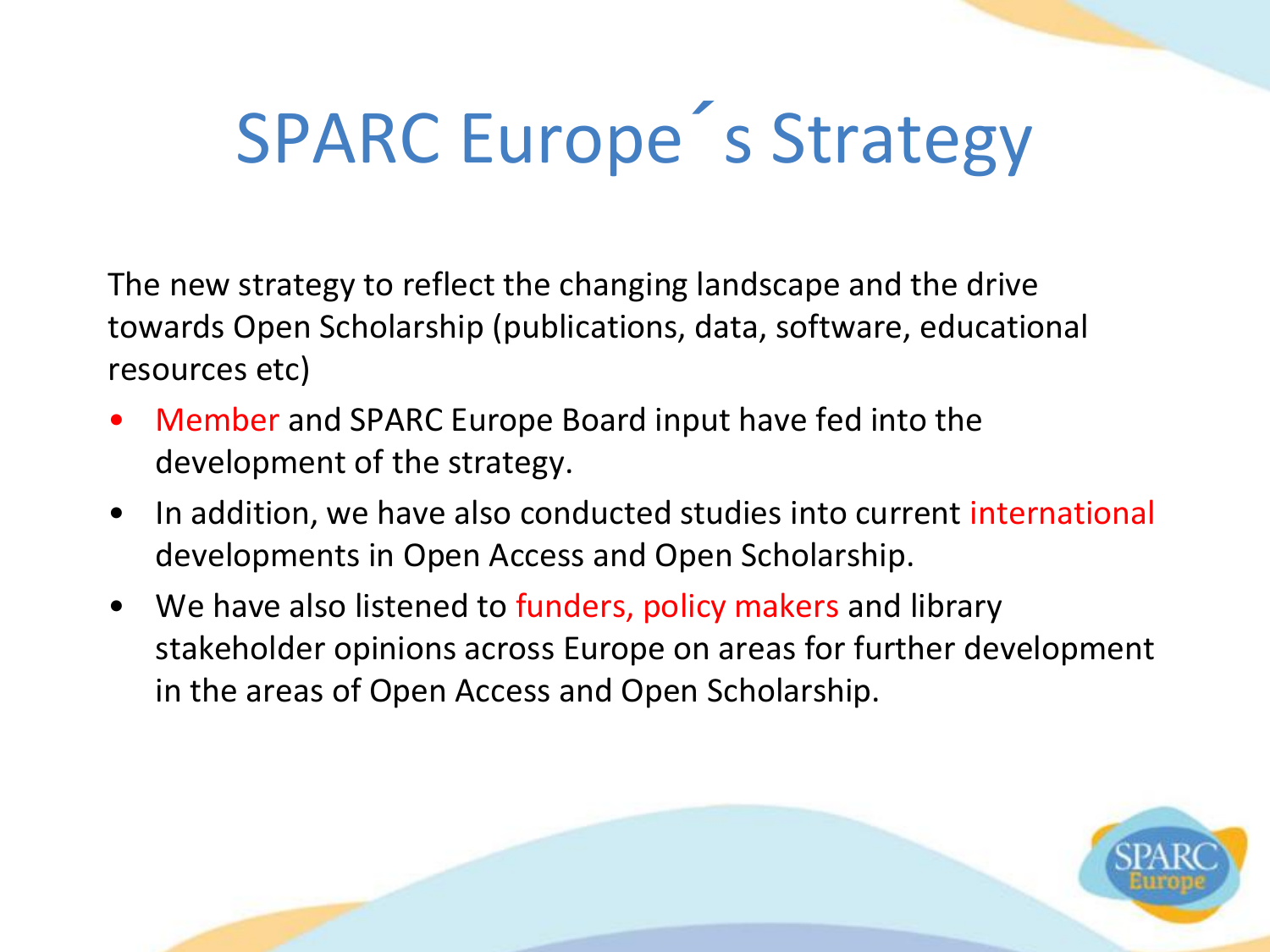## The Scope

- Open Scholarship in Europe:
	- Open Access to Publications
	- Open Peer Review,
	- Open Data
	- Open Educational Resources
	- Research Evaluation
	- Research Integrity

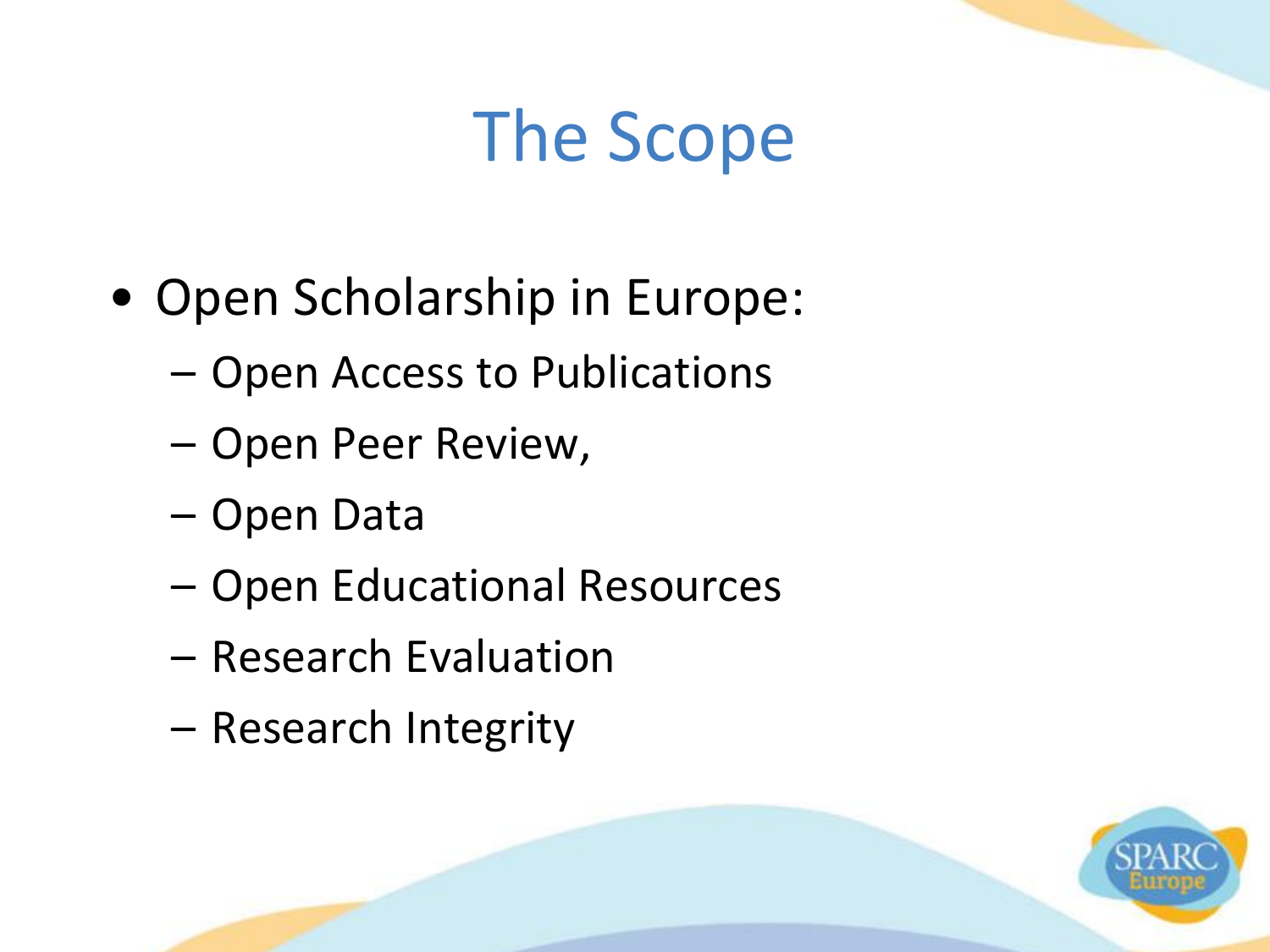### The Vision

#### Driving to make more research accessible to all, and striving to make Open the default in Europe:

For the benefit of the academic community, education, industry, innovation and for society.

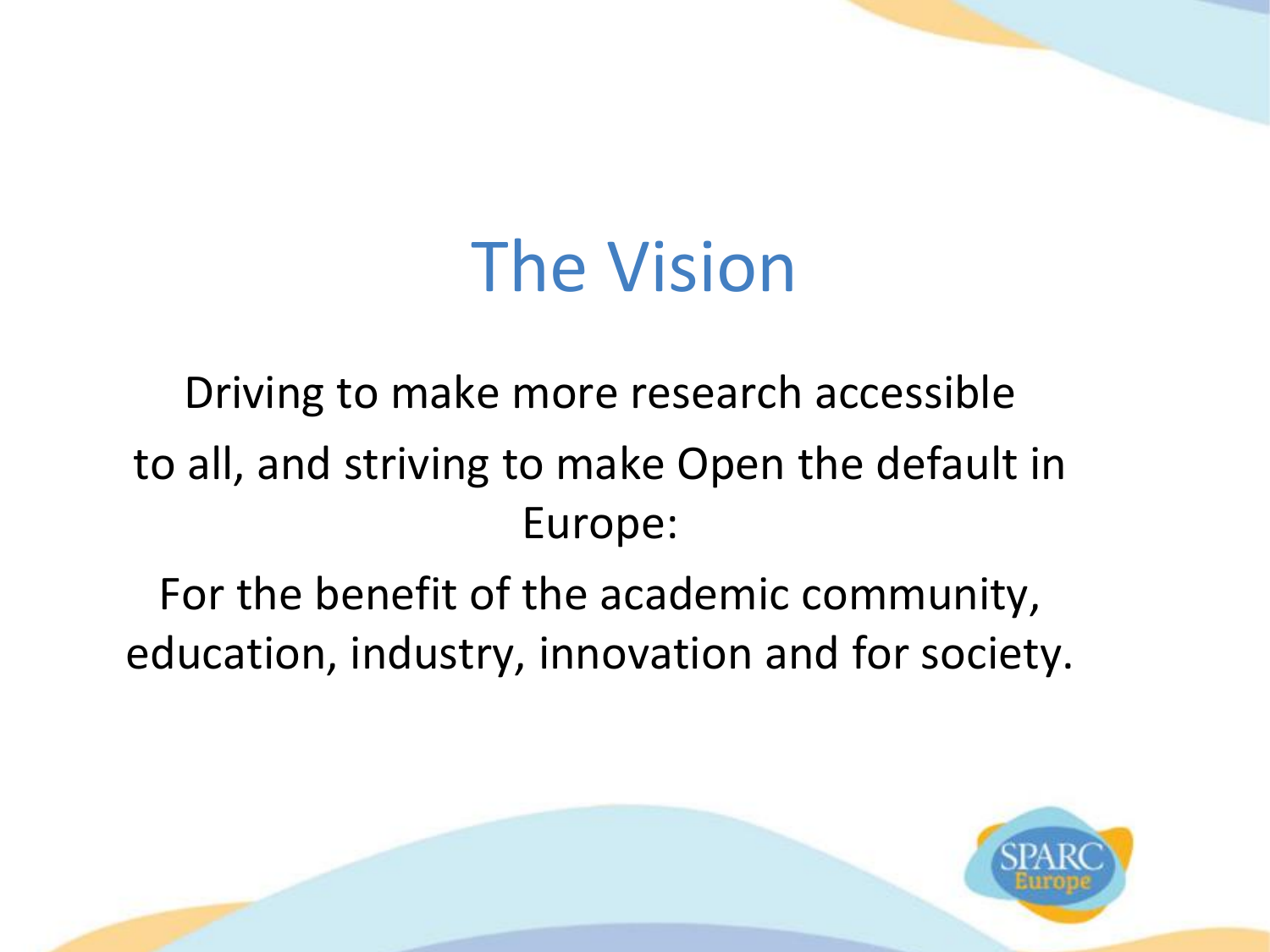#### The mission

#### Our mission is to provide leadership to Europe's research community to enable more access to Europe's research for all.

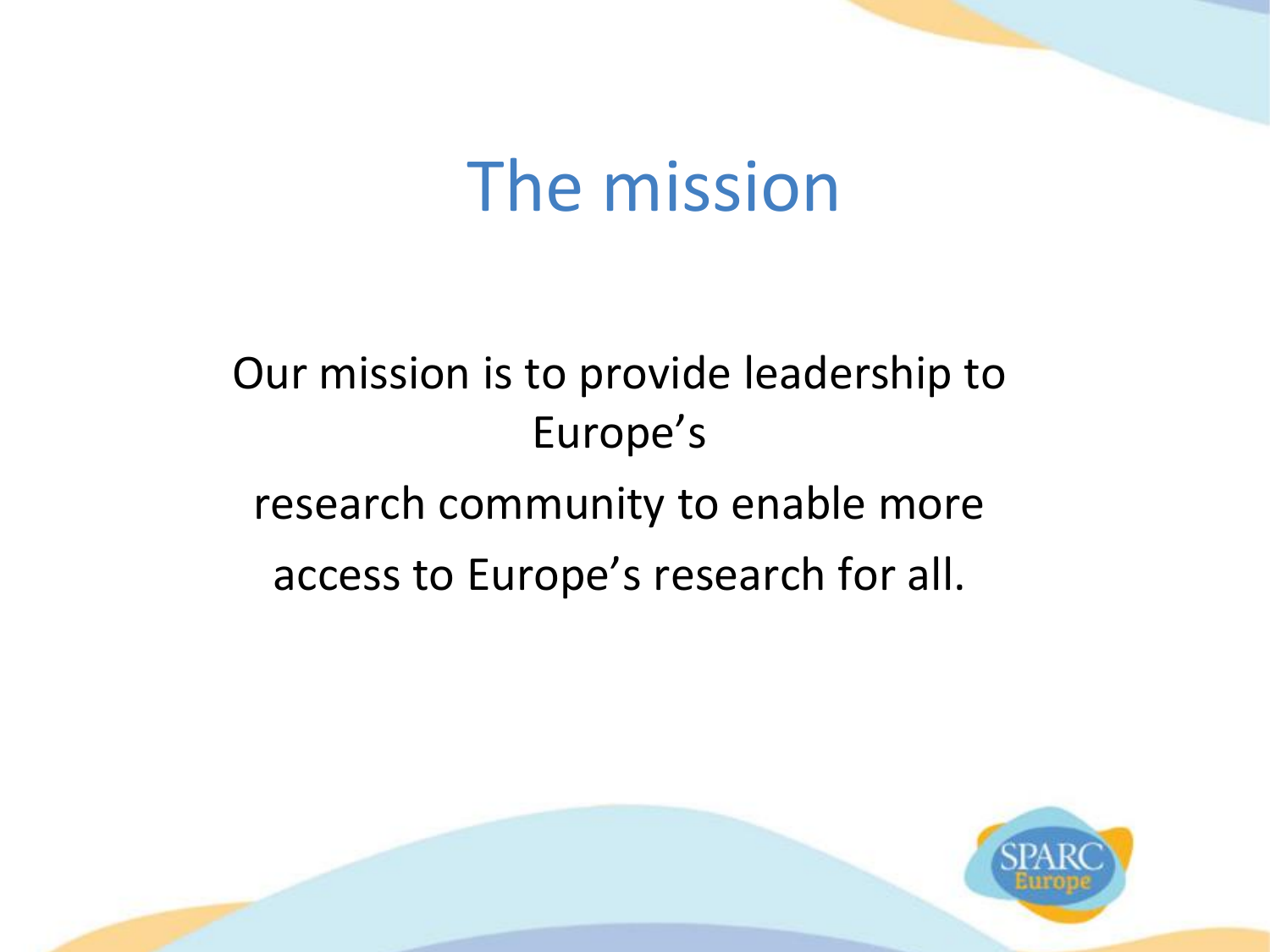## Target Groups

- Primary target groups
	- Europe's research policy makers at the EC, European Council, national research funders
	- Europe's research communities including research administrators and senior university management, associations of universities
	- The European academic library community
- Secondary target groups:
	- European and global organizations working for Open Scholarship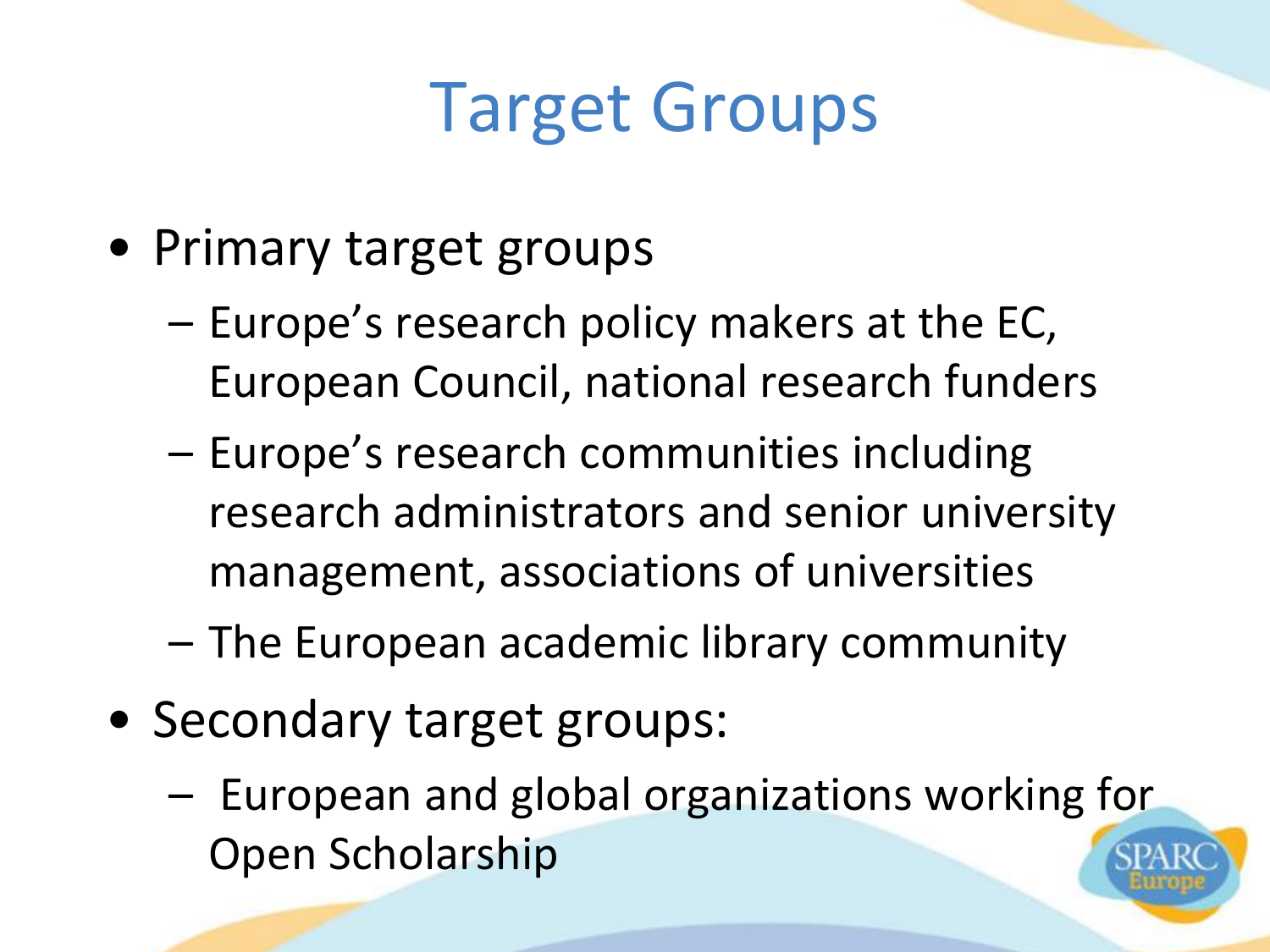- To support pan-European and national Open Scholarship agendas in the areas of
	- OA to publications,
	- Open Data,
	- Open Software, OER,
	- research evaluation and
	- research integrity,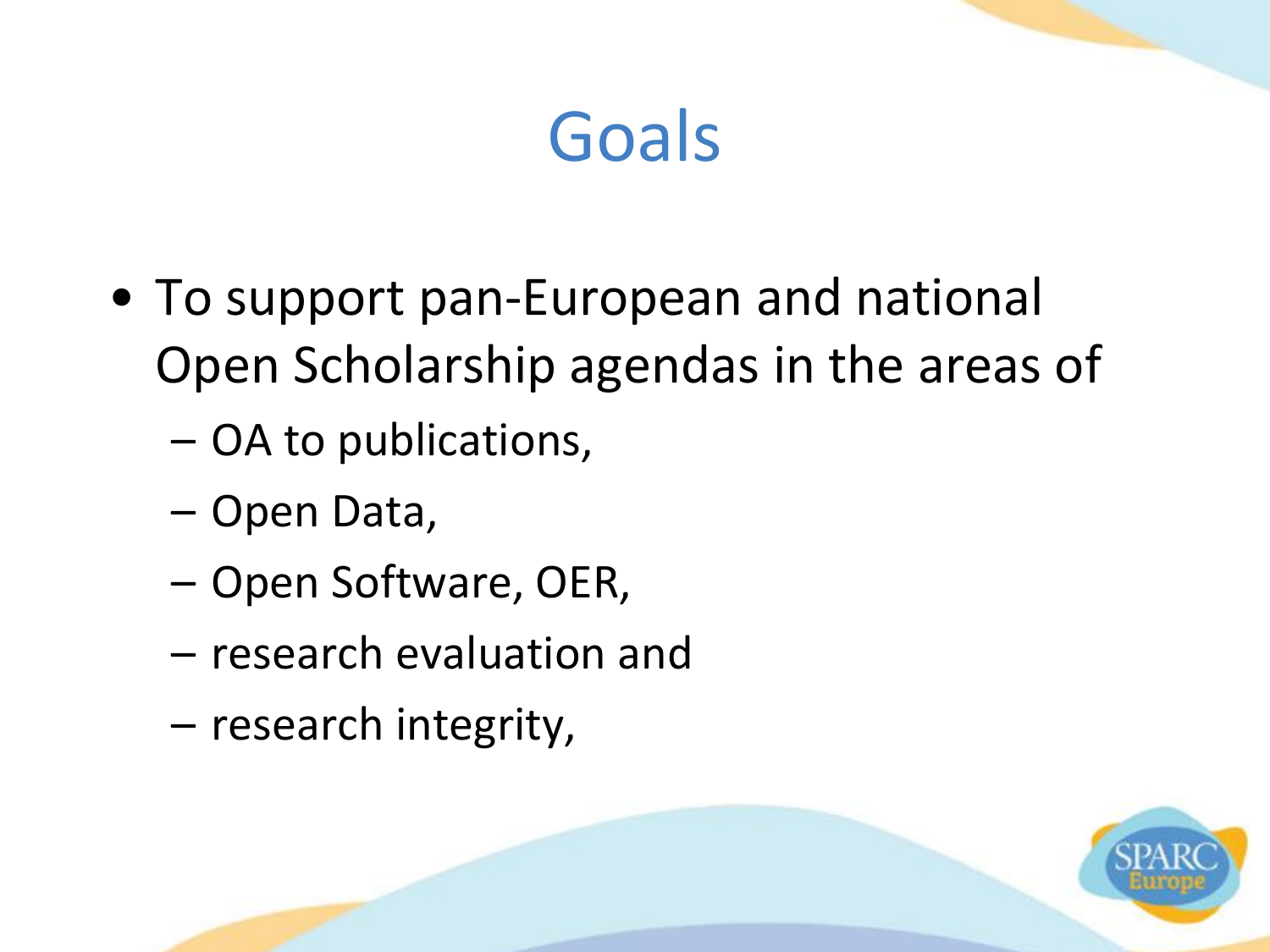To provide leadership across Europe for Open Scholarship in the longer term leveraging strong contacts with policy makers, funders and Europe's research institutions.

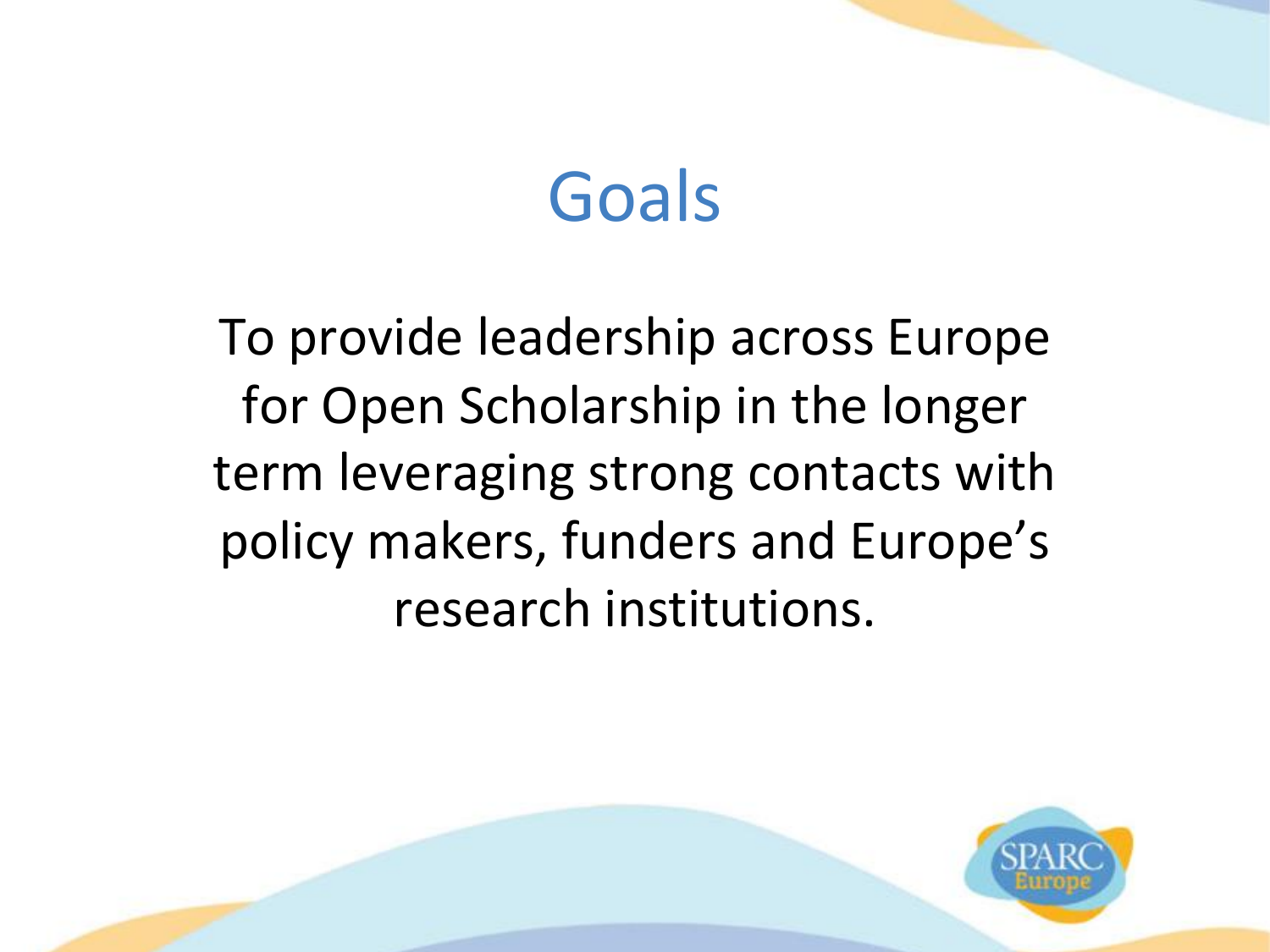- To reinforce Open Scholarship work across Europe for a more unified approach through increased collaboration with organisations , projects and initiatives such as
	- the Open Science Policy Platform, Science Europe, EUA, LIBER, EIFL, Knowledge Exchange and others by
	- seeking synergies, and acting as a connector, facilitator and broker to Open Scholarship organisations to create change.